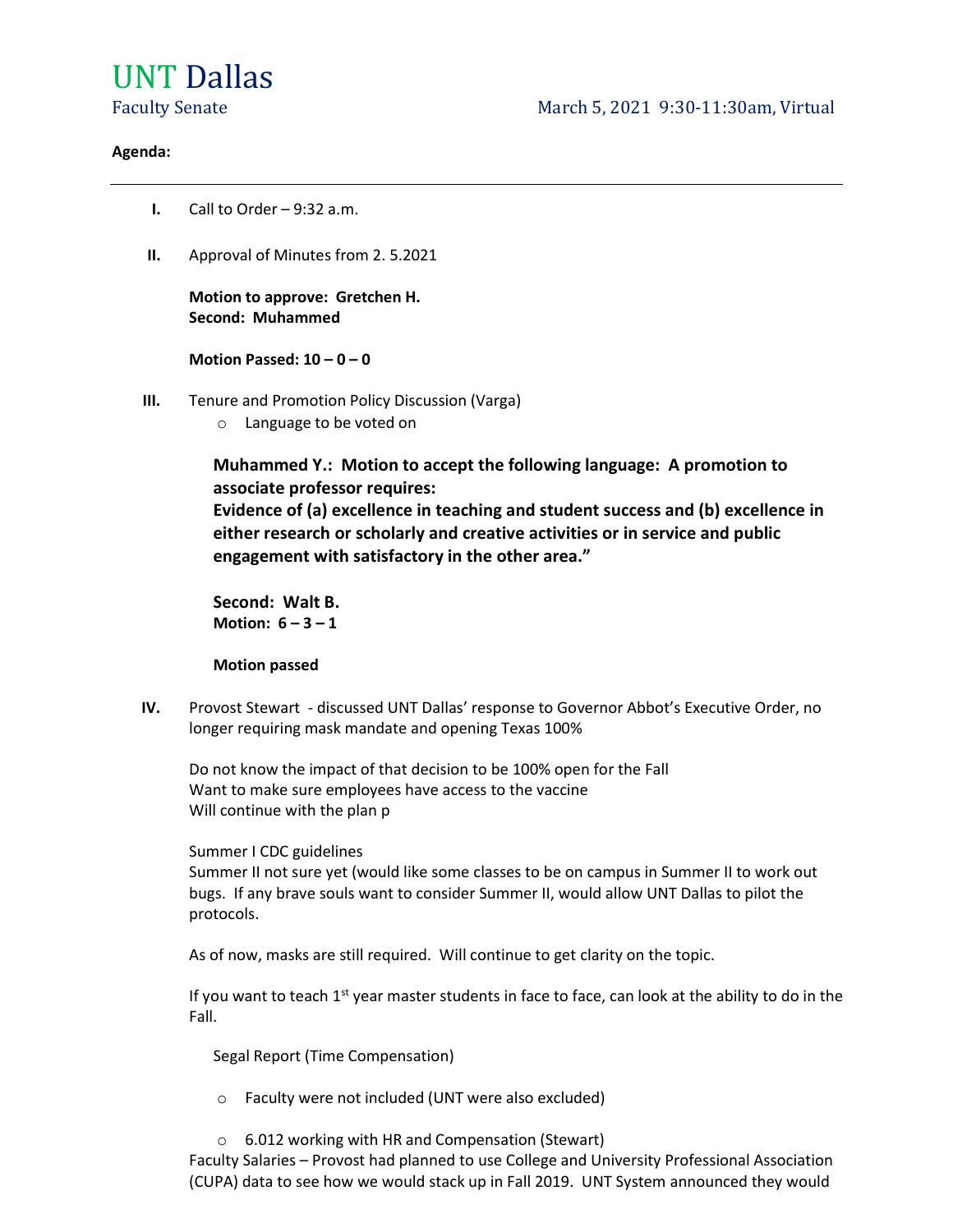perform salary comparison and it would be redundant. The results of Segal's study – there is not inequity in gender or race. Provost did not get all the information she had set out to do. So she has started looking at gathering data to look at system faculty

6.012 Faculty and Chair compensation – gives guidelines to us when setting salaries. Provost will continue to work on this Spring and Summer and present to FS to review to ensure nothing is being missed and it is an equitable guideline.

Who are we comparing our universities to? Segal gave us a factor that takes into consideration the Dallas metroplex. THE "CUPA" data is based on similar size and mission universities; and takes region into consideration. College and University Professional Association

FS asked that CUPA be a transparent process. Provost said they would be as transparent as they can. Segal said based on criteria in policy 6.012, they should be able to

Provost Stewart's report will come to faculty senate for review.

Segal Report had faculty equity; but it did not look at pay. It did look at staff pay. Did determine some staff in facilities needed to be elevated.

- **Present at Spring General Membership meeting**
- **Meeting will be held in April this year**
- V. ED&I Update (Baggerly) tabled
- VI. Office of Sponsored Project Boundaries
	- o CFO takes 60% of indirect costs written in
	- o Provost takes 40% of indirect costs written in

Information was shared; we can discuss later. Muhammed is familiar with this and can go to him for further questions.

VII. Daniel Friesen Scholarship Update

 Scholarship is going up on the Senate website. Who is willing to sit on the committee for review of applicants? April 2 is deadline. Announcement will be made at May FS meeting.

- VIII. Standing Committee Updates
	- o Academic Affairs
		- Continuing to revise the faculty handbook
		- **Will present draft at the May meeting for review**
		- **Will not vote on it in summer.**
	- o Faculty Work Life
		- **E** Lecturer-Track Faculty Reappointment and Promotion (see attached)
		- Term: initial term has been point of confusion is there a better term to use?
		- Outlines Lecturers (1-year contracts), after 2 years, lecturers are eligible for 3 year term, senior lectures (5 years) and Principal lecturers (10 years)
		- One question that arose from committee was financial compensation. Provost said compensation is not part of process.
		- We'll be ready to present at General Membership meeting. Sara will send to Aaron and Janiece to get posted before the meeting.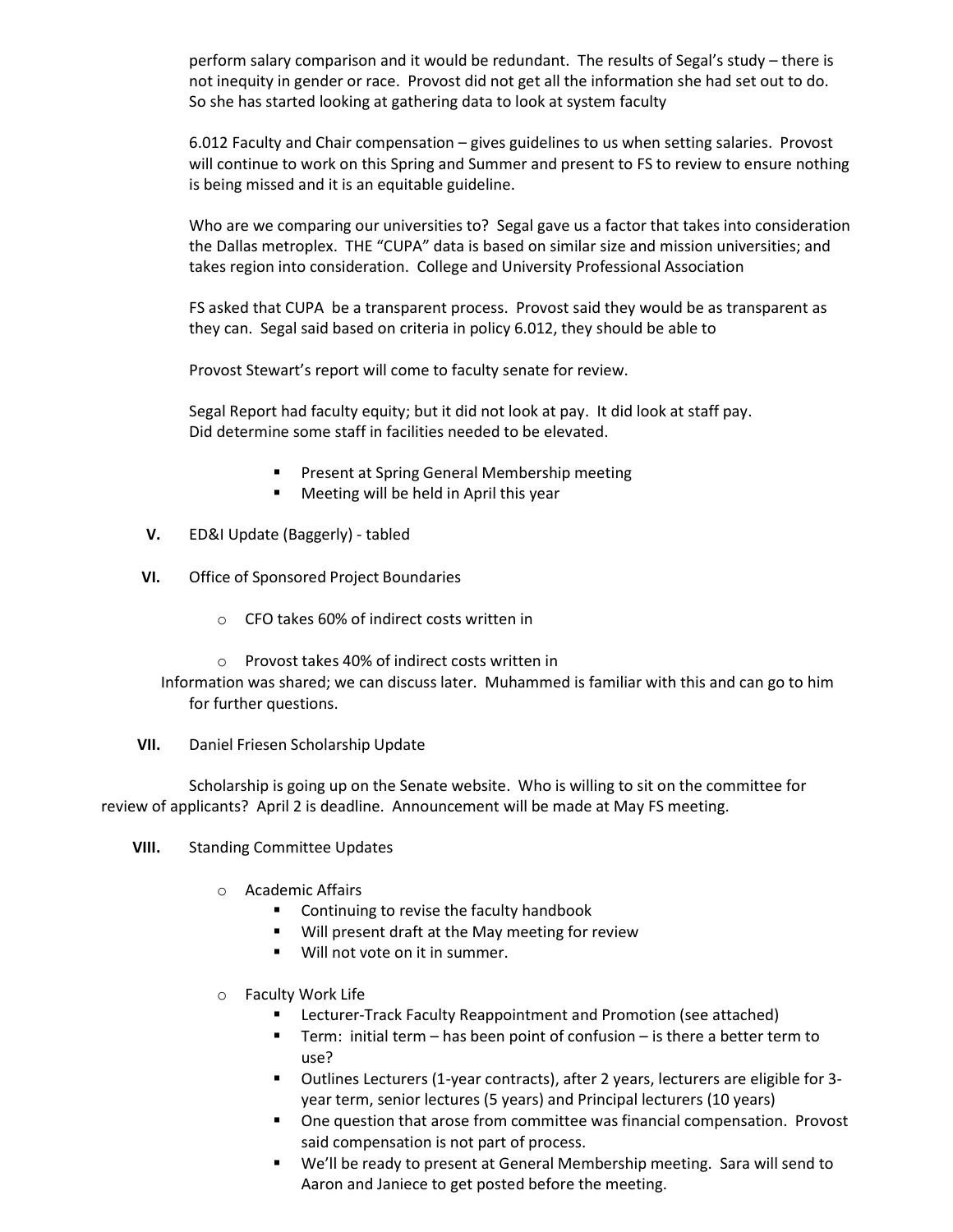- Gretchen will share how COL has included a term but without a specific dollar amount in the COL policy.
- $\blacksquare$  . The contract of the contract of the contract of the contract of the contract of the contract of the contract of the contract of the contract of the contract of the contract of the contract of the contract of the
- o Library
	- **New version of faculty survey**
- o Library committee will send out to gather feedback for next year
- o Instructional Technology
	- **Working on digital intellectual property amendment.**
- IX. Ad-Hoc Committee Updates
	- o Nominations and Elections (Upshaw)
		- **See communications email**
		- Nominations open March 5 March 16
		- Election will be held March  $19 26$
	- o Others meeting next week
- X. Faculty Awards
	- o Should we forgo or move forward for 2020-2021
	- o

Motion to move the FA process forward: Janiece U Muhammed Y: Seconded

Motion passed:  $12 - 0 - 0$ 

XI. How to address faculty policies:

Walt B.: Motion that In regard to faculty policies; the Faculty Senate will discuss and vote on those policies: Seconded: Muhammed Y.

Motion Passed:  $12 - 0 - 0$ 

Recommend that these be distributed and voted on electronically due to number of policies to consider.

- XII. Faculty Retirements
	- o Identify in your constituencies

Gretchen H.: Motion Retirees or other significant will be recognized at the General Membership meeting of their final semester (Fallor Spring) Second: Mujtaba Z.

Motion Passed:  $11 - 0 - 0$ 

XIII. Items for the General Membership Meeting

Any recognitions – made